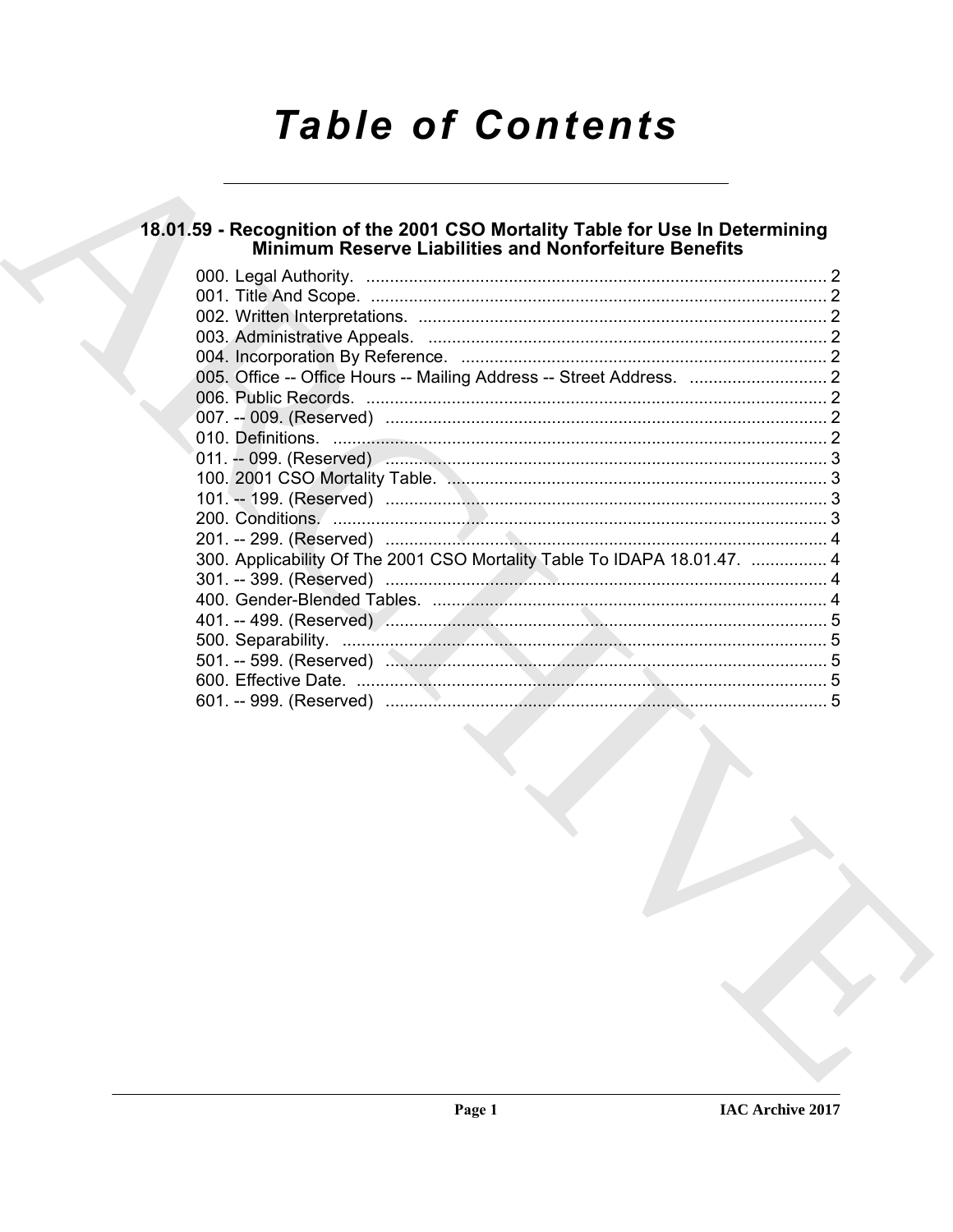# **IDAPA 18 TITLE 01 CHAPTER 59**

# <span id="page-1-0"></span>**18.01.59 - RECOGNITION OF THE 2001 CSO MORTALITY TABLE FOR USE IN DETERMINING MINIMUM RESERVE LIABILITIES AND NONFORFEITURE BENEFITS**

#### <span id="page-1-1"></span>**000. LEGAL AUTHORITY.**

This rule is promulgated and adopted pursuant to the authority granted by Sections 41-211, 41-612 and 41-1927, Idaho Code. (3-20-04)

# <span id="page-1-2"></span>**001. TITLE AND SCOPE.**

**01. Title**. This chapter shall be cited in full as IDAPA 18.01.59, "Recognition of the 2001 CSO v Table for Use In Determining Minimum Reserve Liabilities and Nonforfeiture Benefits." (3-20-04) Mortality Table for Use In Determining Minimum Reserve Liabilities and Nonforfeiture Benefits."

**02. Scope**. The purpose of this rule is to recognize, permit and prescribe the use of the 2001 Commissioners Standard Ordinary (CSO) Mortality Table in accordance with Sections 41-612(4)(a)(iii) and 41- 1927(9)(d)(viii)(B)(6), Idaho Code, and IDAPA 18.01.47, "Valuation of Life Insurance Policies Including the Introduction and Use of New Select Mortality Factors," Subsections 005.01 and 005.02. (3-20-04)

#### <span id="page-1-3"></span>**002. WRITTEN INTERPRETATIONS.**

The Department of Insurance may have written statements that pertain to the interpretation of the rules in this chapter. Any written statements shall be available for review at the Department of Insurance, 700 W. State Street, Boise, ID<br>(3-20-04) 83720. (3-20-04)

#### <span id="page-1-4"></span>**003. ADMINISTRATIVE APPEALS.**

All hearings before the Director of the Department of Insurance shall be governed by Chapter 2, Title 41, and Chapter 52, Title 67, Idaho Code. Any appeal from a decision of the Director can be taken to District Court pursuant to Chapter 52. Title 67, Idaho Code and the Idaho Rules of Civil Procedure. (3-20-04) Chapter 52, Title 67, Idaho Code and the Idaho Rules of Civil Procedure.

# <span id="page-1-5"></span>**004. INCORPORATION BY REFERENCE.**

The Director of the Department of Insurance adopts by reference the 2001 CSO Mortality Table. The table is available on the internet by accessing the department's website at http://www.doi.idaho.gov. (3-20-04) available on the internet by accessing the department's website at http://www.doi.idaho.gov.

# <span id="page-1-6"></span>**005. OFFICE -- OFFICE HOURS -- MAILING ADDRESS -- STREET ADDRESS.**

This office is open from 8 a.m. to 5 p.m., except Saturday, Sunday and legal holidays. The department's mailing address is: Idaho Department of Insurance, PO Box 83720, Boise, Idaho 83720-0043. The principal place of business is 700 West State Street, 3rd Floor, Boise, Idaho 83702-0043. (3-20-04) is 700 West State Street, 3rd Floor, Boise, Idaho 83702-0043.

#### <span id="page-1-7"></span>**006. PUBLIC RECORDS.**

Any records associated with these rules are subject to the provisions of the Idaho Public Records Act, Title 74, Chapter 1, and Title 41, Idaho Code. (3-20-04) Chapter 1, and Title 41, Idaho Code.

# <span id="page-1-8"></span>**007. -- 009. (RESERVED)**

#### <span id="page-1-10"></span><span id="page-1-9"></span>**010. DEFINITIONS.**

<span id="page-1-11"></span>As used in this rule, unless the context requires otherwise, the following words shall have the following meanings:

 $(3-20-04)$ 

**CHAPTER 59**<br> **CHAPTER 59**<br> **CHAPTER 59**<br> **CHAPTER COOR COMPARY AND CONFORTED DE EVONT CONFORTED SAND MONETARY THREE FOR USE THE SAND MONETARY AND ANNOUNCE THE SAND MONETARY AND THE SAND MONETARY (1997).<br>
HERE ARE IN CONF 01. 2001 CSO Mortality Table**. That mortality table, consisting of separate rates of mortality for male and female lives, developed by the American Academy of Actuaries CSO Task Force from the Valuation Basic Mortality Table developed by the Society of Actuaries Individual Life Insurance Valuation Mortality Task Force, and adopted by the NAIC in December 2002. The 2001 CSO Mortality Table is included in the "Proceedings of the NAIC (2nd Quarter 2002)." Unless the context indicates otherwise, the "2001 CSO Mortality Table" includes both the ultimate form of that table and the select and ultimate form of that table and includes both the smoker and nonsmoker mortality tables and the composite mortality tables. It also includes both the age-nearest birthday and age-last-<br>birthday bases of the mortality tables. (3-20-04) birthday bases of the mortality tables.

**Section 000 Page 2**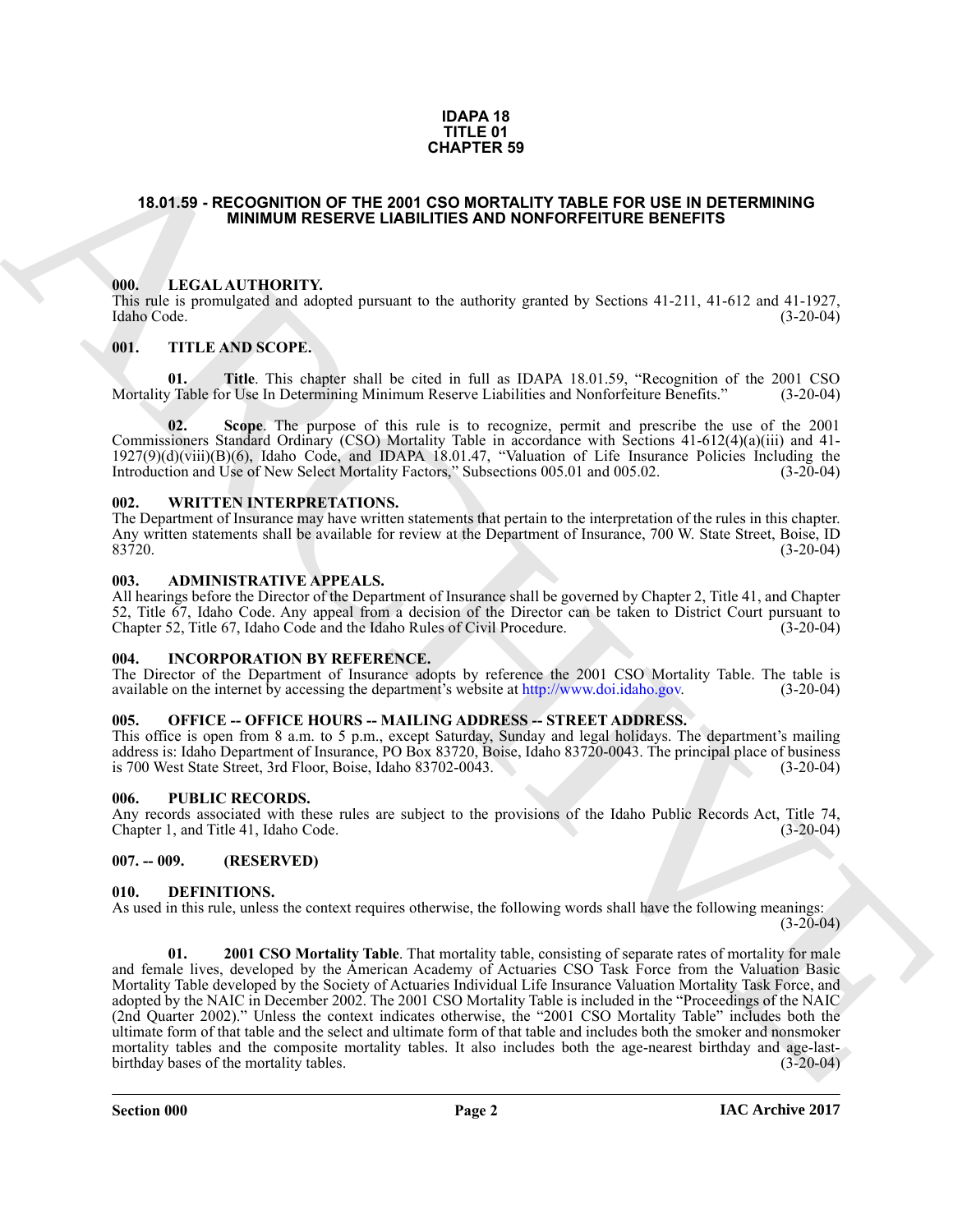<span id="page-2-14"></span>**02. 2001 CSO Mortality Table (F)**. Mortality table consisting of the rates of mortality for female lives 2001 CSO Mortality Table. (3-20-04) from the 2001 CSO Mortality Table.

<span id="page-2-9"></span>**03. 2001 CSO Mortality Table (M)**. Mortality table consisting of the rates of mortality for male lives 2001 CSO Mortality Table. (3-20-04) from the 2001 CSO Mortality Table.

<span id="page-2-13"></span>**04.** Composite Mortality Tables. Mortality tables with rates of mortality that do not distinguish smokers and nonsmokers. (3-20-04) between smokers and nonsmokers.

<span id="page-2-15"></span>**05. Smoker and Nonsmoker Mortality Tables**. Mortality tables with separate rates of mortality for and nonsmokers. (3-20-04) smokers and nonsmokers.

# <span id="page-2-0"></span>**011. -- 099. (RESERVED)**

# <span id="page-2-11"></span><span id="page-2-10"></span><span id="page-2-1"></span>**100. 2001 CSO MORTALITY TABLE.**

**Because of Francoise Controller The Controller Metallite Research of the 2007 CSD Metallity Table<br>
Francisco 2001 CSO Metallity Table (f). Mattalay dalse consisting of the attention of controller in Eq. (i) and the Contr 01. Election of the Company**. At the election of the company for any one (1) or more specified plans of insurance and subject to the conditions stated in this rule, the 2001 CSO Mortality table may be used as the minimum standard for policies issued on or after January 1, 2004 and before the date specified in Subsection 004.02 to which Sections 41-612(4)(a)(iii) and 41-1927(9)(d)(viii)(B)(6), Idaho Code, IDAPA 18.01.47.005.01 and 005.02 are applicable. If the company elects to use the  $2001 \text{ CSO}$  Mortality Table, it shall do so for both valuation and nonforfeiture purposes. (3-20-04) nonforfeiture purposes.

<span id="page-2-12"></span>**02. Minimum Standards for Policies**. Subject to the conditions stated in this rule, the 2001 CSO Mortality Table shall be used in determining minimum standards for policies issued on and after January 1, 2009, to which Sections 41-612(4)(a)(iii) and 41-1927(9)(d)(viii)(B)(6), Idaho Code, IDAPA 18.01.47.005.01 and 005.02 are applicable. (3-20-04) applicable. (3-20-04)

# <span id="page-2-4"></span><span id="page-2-2"></span>**101. -- 199. (RESERVED)**

# <span id="page-2-3"></span>**200. CONDITIONS.**

<span id="page-2-7"></span>**01.** Plans with Separate Rates for Smokers and Nonsmokers. For each plan of insurance with rates for smokers and nonsmokers an insurer may use: (3-20-04) separate rates for smokers and nonsmokers an insurer may use:

Composite mortality tables to determine minimum reserve liabilities and minimum cash surrender ts of paid-up nonforfeiture benefits;<br>(3-20-04) values and amounts of paid-up nonforfeiture benefits;

**b.** Smoker and nonsmoker mortality tables to determine the valuation net premiums and additional minimum reserves, if any, required by Section 41-612(10), Idaho Code, and use composite mortality tables to determine the basic minimum reserves, minimum cash surrender values and amounts of paid-up nonforfeiture benefits; or  $(3-20-04)$ 

**c.** Smoker and nonsmoker mortality to determine minimum reserve liabilities and minimum cash r values and amounts of paid-up nonforfeiture benefits. (3-20-04) surrender values and amounts of paid-up nonforfeiture benefits.

<span id="page-2-8"></span>**Plans Without Separate Rates for Smokers and Nonsmokers**. For plans of insurance without smokers and nonsmokers the composite mortality tables shall be used. (3-20-04) separate rates for smokers and nonsmokers the composite mortality tables shall be used.

<span id="page-2-6"></span>**03. Determining Minimum Reserve Liabilities and Minimum Cash Surrender Values and Amounts of Paid-Up Nonforfeiture Benefits**. For the purpose of determining minimum reserve liabilities and minimum cash surrender values and amounts of paid-up nonforfeiture benefits, the 2001 CSO Mortality Table may, at the option of the company for each plan of insurance, be used in its ultimate or select and ultimate form, subject to the restrictions of Section 006 of this rule and IDAPA 18.01.47 relative to use of the select and ultimate form. (3-20-04)

<span id="page-2-5"></span>**04. The 2001 CSO Mortality Table Is the Minimum Reserve Standard**. When the 2001 CSO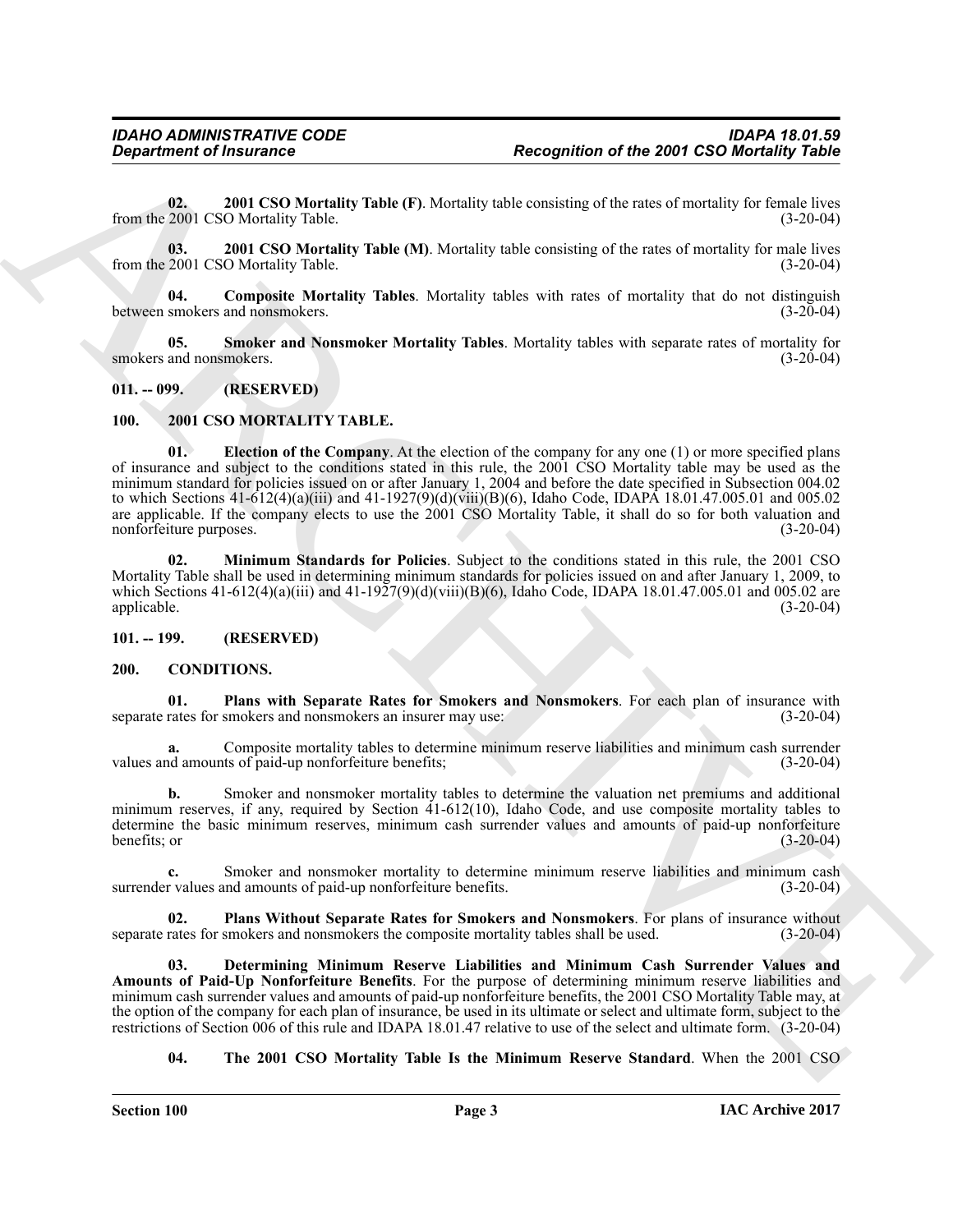Mortality Table is the minimum reserve standard for any plan for a company, the actuarial opinion in the annual statement filed with the director shall be based on an asset adequacy analysis as specified in IDAPA 18.01.77.005.08. The director may exempt a company from this requirement if it only does business in this state and in no other state.  $(3-20-04)$ 

# <span id="page-3-0"></span>**201. -- 299. (RESERVED)**

# <span id="page-3-4"></span><span id="page-3-1"></span>**300. APPLICABILITY OF THE 2001 CSO MORTALITY TABLE TO IDAPA 18.01.47.**

<span id="page-3-5"></span>**01. Use of the 2001 CSO Mortality Table**. The 2001 CSO Mortality Table may be used in applying IDAPA 18.01.47 in the following manner, subject to the transition dates for use of the 2001 CSO Mortality Table referenced in Section 004 of this rule. Unless otherwise noted, the references in this Section are to Subsections of IDAPA 18.01.47. Nothing in this section shall be construed to expand the applicability of IDAPA 18.01.47 to include life insurance policies exempted under IDAPA 18.01.47.001.04:

**a.** IDAPA 18.01.47.001.04.a.ii.(2): The net level reserve premium is based on the ultimate mortality he 2001 CSO Mortality Table. (3-20-04) rates in the 2001 CSO Mortality Table.

**b.** IDAPA 18.01.47.004.02: All calculations are made using the 2001 CSO Mortality Rate, and, if elected, the optional minimum mortality standard for deficiency reserves stipulated in Subsection 006.01.d. of this rule. The value of "qx+k-1" is the valuation mortality rate for deficiency reserves in policy year k+t, but using the unmodified select mortality rates if modified select mortality rates are used in the computation of deficiency reserves. (3-20-04)

**c.** IDAPA 18.01.47.005.01: The 2001 CSO Mortality Table is the minimum standard for basic reserves. (3-20-04)

Beat the measure of the measure control of the measure of the 2001 CM of the 200 CM of the 200 CM of the 200 CM of the 200 CM of the 200 CM of the 200 CM of the 200 CM of the 200 CM of the 200 CM of the 200 CM of the 200 **d.** IDAPA 18.01.47.005.02: The 2001 CSO Mortality Table is the minimum standard for deficiency reserves. If select mortality rates are used, they may be multiplied by X percent for durations in the first segment, subject to the conditions specified in Subsections 18.01.47.005.02.c.i. to 005.02.c.ix. In demonstrating compliance with those conditions, the demonstrations may not combine the results of tests that utilize the 1980 CSO Mortality Table with those tests that utilize the 2001 CSO Mortality Table, unless the combination is explicitly required by rule or necessary to be in compliance with relevant Actuarial Standards of Practice. (3-20-04) or necessary to be in compliance with relevant Actuarial Standards of Practice.

**e.** IDAPA 18.01.47.006.03: The valuation mortality table used in determining the tabular cost of insurance shall be the ultimate mortality rates in the 2001 CSO Mortality Table. (3-20-04)

**f.** IDAPA 18.01.47.006.05.d.: The calculations specified in Subsection 006.05 shall use the ultimate mortality rates in the 2001 CSO Mortality Table. (3-20-04)

**g.** IDAPA 18.01.47.006.06.d.: The calculations specified in Subsection 006.06 shall use the ultimate mortality rates in the 2001 CSO Mortality Table. (3-20-04)

**h.** IDAPA 18.01.47.006.07.b.: The calculations specified in Subsection 006.07 shall use the ultimate rates in the 2001 CSO Mortality Table. (3-20-04) mortality rates in the 2001 CSO Mortality Table.

**i.** IDAPA 18.01.47.007.01.a.ii.: The one (1) year valuation premium shall be calculated using the ultimate mortality rates in the 2001 CSO Mortality Table. (3-20-04)

# <span id="page-3-2"></span>**301. -- 399. (RESERVED)**

# <span id="page-3-6"></span><span id="page-3-3"></span>**400. GENDER-BLENDED TABLES.**

<span id="page-3-7"></span>**01. Minimum Cash Surrender Values and Amounts of Paid-Up Nonforfeiture Benefits**. For any ordinary life insurance policy delivered or issued for delivery in Idaho on and after January 1, 2004, that utilizes the same premium rates and charges for male and female lives or is issued in circumstances where applicable law does not permit distinctions on the basis of gender, a mortality table that is a blend of the 2001 CSO Mortality Table (M)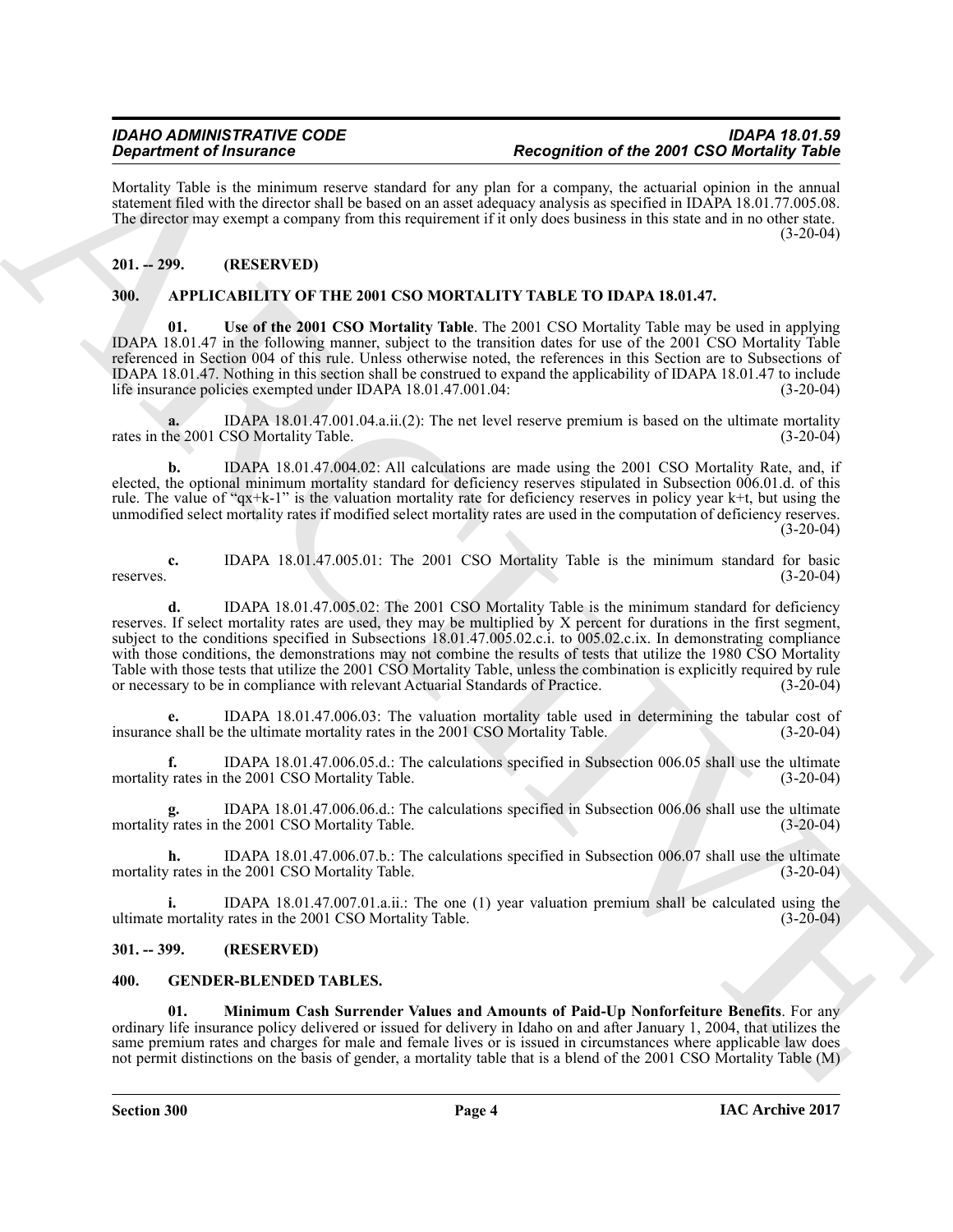# *IDAHO ADMINISTRATIVE CODE IDAPA 18.01.59 Department of Insurance Recognition of the 2001 CSO Mortality Table*

**Dependent of Financial Construction and subscription of the 2001 Construction and the Construction and the Construction of the Construction and the Construction of the Construction of the Construction of the Construction** and the 2001 CSO Mortality Table (F) may, at the option of the company for each plan of insurance, be substituted for the 2001 CSO Mortality Table for use in determining minimum cash surrender values and amounts of paid-up nonforfeiture benefits. No change in minimum valuation standards is implied by Subsection 400.01 of this chapter.  $(3-20-04)$ 

<span id="page-4-5"></span>**02.** Blended Table Choices. The company may choose from among the blended tables developed by rican Academy of Actuaries CSO Task Force and adopted by the NAIC in December 2002. (3-20-04) the American Academy of Actuaries CSO Task Force and adopted by the NAIC in December 2002.

<span id="page-4-6"></span>**03. Sex-Distinct and Sex-Neutral Policy Issuance**. It shall not, in and of itself, be a violation of Title 41, Chapter 13, Idaho Code for an insurer to issue the same kind of policy of life insurance on both a sex-distinct and sex-neutral basis. (3-20-04)

# <span id="page-4-0"></span>**401. -- 499. (RESERVED)**

# <span id="page-4-1"></span>**500. SEPARABILITY.**

If any provision of this rule or its application to any person or circumstance is for any reason held to be invalid, the remainder of the rule and the application of the provision to other persons or circumstances shall not be affected.

(3-20-04)

# <span id="page-4-2"></span>**501. -- 599. (RESERVED)**

# <span id="page-4-3"></span>**600. EFFECTIVE DATE.**

This chapter shall become effective January 1, 2004. (3-20-04)

<span id="page-4-4"></span>**601. -- 999. (RESERVED)**